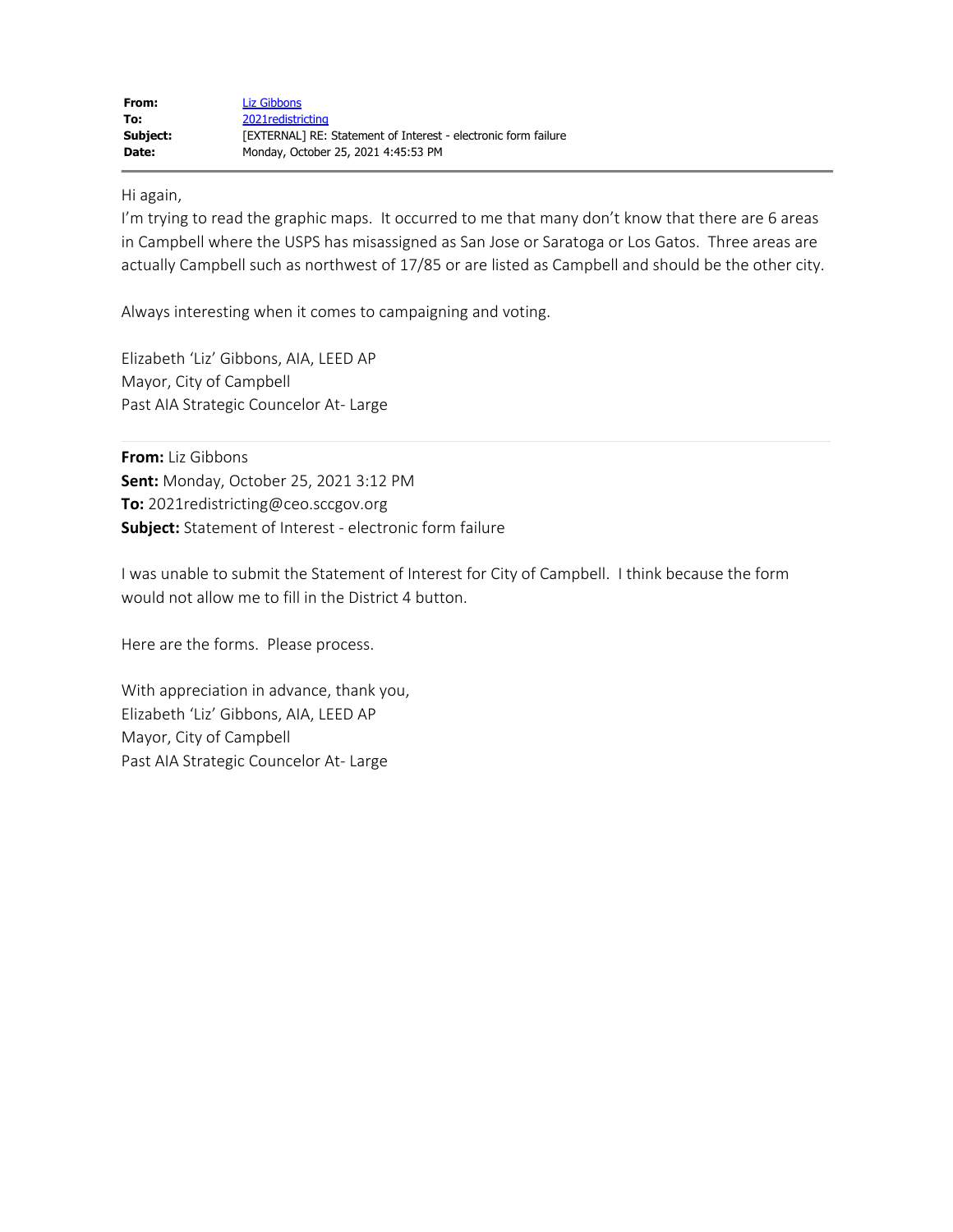**Community of Interest Form: CITY OF CAMPBELL From: Elizabeth Gibbons Lizg@campbellca.gov District 4 October 25, 2021** 

#### *Submitted because on-line form will not submit likely because the District button does not work.*

#### 1. **Does your community have a shared culture, interests, activity, business, or bond? What connects your community together or creates its shared identity? Are there common interests, concerns, or issues in your community? Describe how they are important:**

Campbell, established in 1952, has a legacy of farms and orchard (Ainsley and Hyde Canneries) that has evolved into a welcoming community of shared heritage of orchards and blue-collar workers; start-ups and manufacturing; healthcare and education; recreation and community service. The Community Center (the original Campbell High School), the Los Gatos Creek Trail (County Park), the SCC Campbell Library, numerous religious facilities, a range of private and public schools, extensive community foundations supporting parks, public safety, theatre and history complement the history of canneries, railroads, and banks. Campbell is transitioning to community of high-tech and start-ups, great food, and community events. We are a community constantly supporting a range of housing opportunities for all. Residents and businesses overtly identify as coming from Campbell.

## 2. **Does your community live in a concentrated area? Can you draw your community on a map? Is there density within your community (many people in your community living closely together)? What connects your community together or creates its shared identity? Are there common interests, concerns, or issues in your community? Describe how they are important:**

At 6 square miles, Campbell has jobs and housing, public transit, and significant recreational facilities. The demographics are under 2020 census review, but historically residents are diverse without concentrations. Housing is approximately 50% ownership and 50% rental: 50% multifamily and 50% single family. Today it is the densest city in the county, home to the Campbell Union School District office and Campbell School of Innovation (serving pre-K-8th from 6 cities) significant parks including the new inclusive playground at JD Morgan Park, the Los Gatos Creek Trail (shared with SCC Parks), Campbell Historical Museum and Ainsley House, five buildings on the National Register of Historic Buildings, and the Community Center and Heritage Theatre that provided recreational fields for all age groups and performance venue for local, regional, national and international performances and lectures.

### 3. **What are the reasons for your community of interest to be used in the redistricting process? Please describe how the decisions that the Board of Supervisors makes about county services impact on your community. (County services include housing, health care, elections, parks and recreation, child welfare, and public benefits.)**

Campbell has its own government. County services supplement and complement Campbell government from roads to healthcare, education to seniors, safety to recreation and more through financial aid and public outreach. Campbell, as a community, contributes to and relies on SCC for all social services program and has worked aggressively for Measure A housing funds and Project Homekey opportunities in parallel with our own Below Market Rate Housing Program. The city has worked closely with the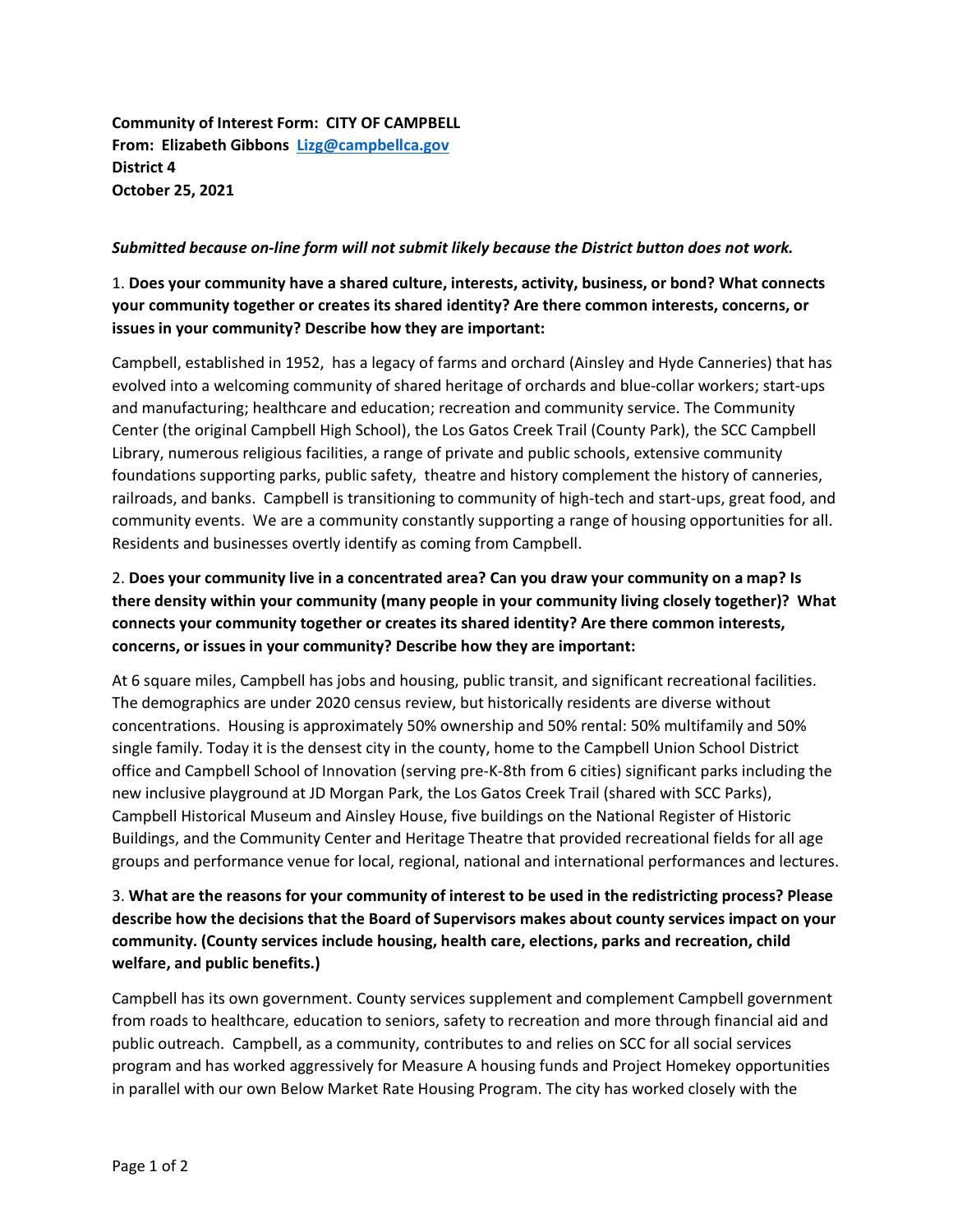Registrar on local measures and district elections. The city cooperates and supports maintenance of the Los Gatos Creek Trail. The city is currently providing a reinvigorated 24,000 sf community library building. Campbell contracts with SCC Fire Department with a close relationship on a very successful CERT program. Our councilmembers sit of several county boards. The cooperation during Covid-19 pandemic demonstrates the strength of consistent mutual support. The city government was there for the county and vice-versa, successfully due to clear channels of communication, identified boundaries and relationships.

#### **4. What else would you like to tell us about your community? How would keeping your community intact enhance the quality of its representation and ability to influence the Board of Supervisors?**

Campbell, a city of 44,000, is a small spot on a big map; easy to overlook in a county of 2M. Campbell requires a mutually beneficial single point of contact at the highest SCC level. There is significant risk to our residents and businesses if the Campbell is parceled into different supervisory districts and worse, different county districts indiscriminately crossing the city's five council districts. Practically speaking: Who communicates with whom? How is consensus built on common purpose? Chaos and 'passing the buck' are likely results. Goals are further challenged as Campbell is surrounded on 3 sides by 3 San Jose council districts. There has been significant value where the supervisor district overlays Campbell with surrounding portions of San Jose and Santa Clara because of the diversity of socio- economic, education and cultural values amongst neighboring cities.

One vote is a voice reciprocated with an ear to the needs of the electorate.